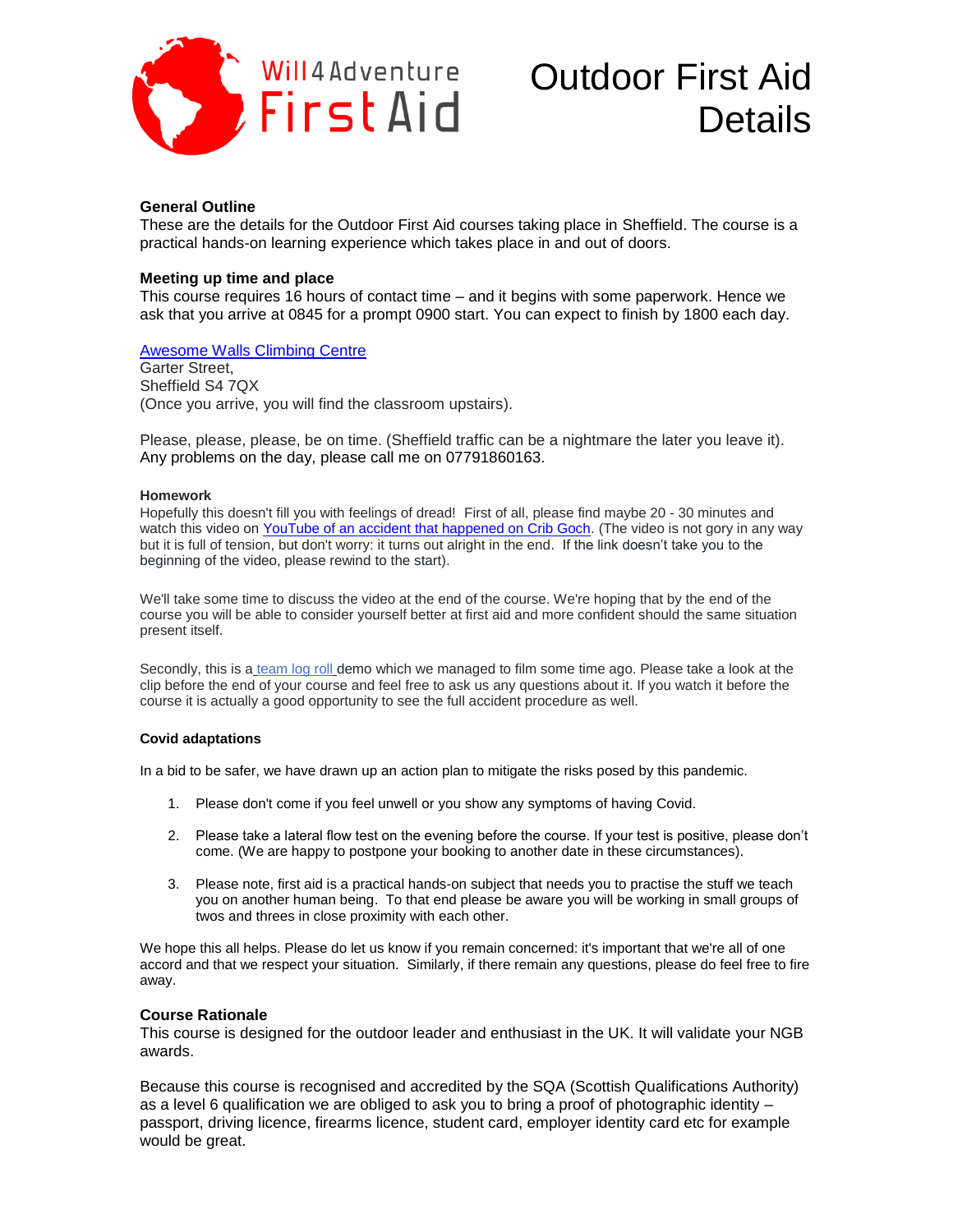# **Qualification**

At the end of this course, successful candidates will be awarded the ITC Certificate in Outdoor First Aid at SCQF Level 6**.**

# **Extras**

Following successful completion of this course you will be sent an E-certificate. Should you wish to be sent a paper certificate as well, this will cost an extra £2. In addition, if you wish to be assessed and certificated for Emergency First Aid at Work, this will cost £15, plus £2 for a paper certificate.

#### **Balance of payment**

Payment to William Legon T/A Will4Adventure First Aid can be made □ by BACs transfer to William Legon 60-83-71 03958752 □ by cheque to Will4Adventure First Aid, 13 Spring Hill, Sheffield, S10 1ET.

#### **Leader**

All outdoor first aid instructors who work for Will4Adventure First Aid are professional outdoor leaders first. They all hold various NGB awards and regularly work in the outdoors.

## **Equipment**

a. Main rules of thumb: We work indoors and out on this course. We never travel far but will work outdoors regardless of the weather. Come prepared for cold, rain and/or hot sun

b. You will need: Evidence of identity – driver's licence, passport etc Day-sack (lined with a plastic bag) **Waterproofs** Comfortable footwear suitable for the conditions outdoors Watch / timer (for taking a pulse) Torch (winter courses only)

## **Assessment**

.

Throughout this course you will be assessed continually. Your practical skills will be assessed through many opportunities offered to demonstrate correct practice. Your knowledge at the end of day 1 will be assessed via ten question multiple-choice test.

## **Reasonable adjustments**

If you think that you may have a condition, which may pose a problem or may prevent you from taking a full and active part on the course, we may be able to make a reasonable adjustment. Please see [ITC First's Access to Qualifications Information.](https://www.itcfirst.org.uk/policies/access-to-qualifications--reasonable-adjustments--special-considerations/5.htm) If you would like to request a reasonable adjustment please use the [Reasonable Adjustment Request Form.](https://www.itcfirst.org.uk/policies/procedures--forms/2.htm)

You are advised that by registering on an ITC First qualification you are protected by Will4Adventure's policies and [ITC First's set of policies](https://www.itcfirst.org.uk/policies/policies/1.htm) including [Complaints Policy and Appeals](https://www.itcfirst.org.uk/policies/policies/1.htm)  **[Policy](https://www.itcfirst.org.uk/policies/policies/1.htm)** 

## **Responsibilities – please note**

First Aid is an active practical subject. Participants are normally expected to be physically fit enough to kneel, twist and bend over simulated casualties, to sit on the floor, to perform simulated CPR, roll, help roll and help lift simulated casualties.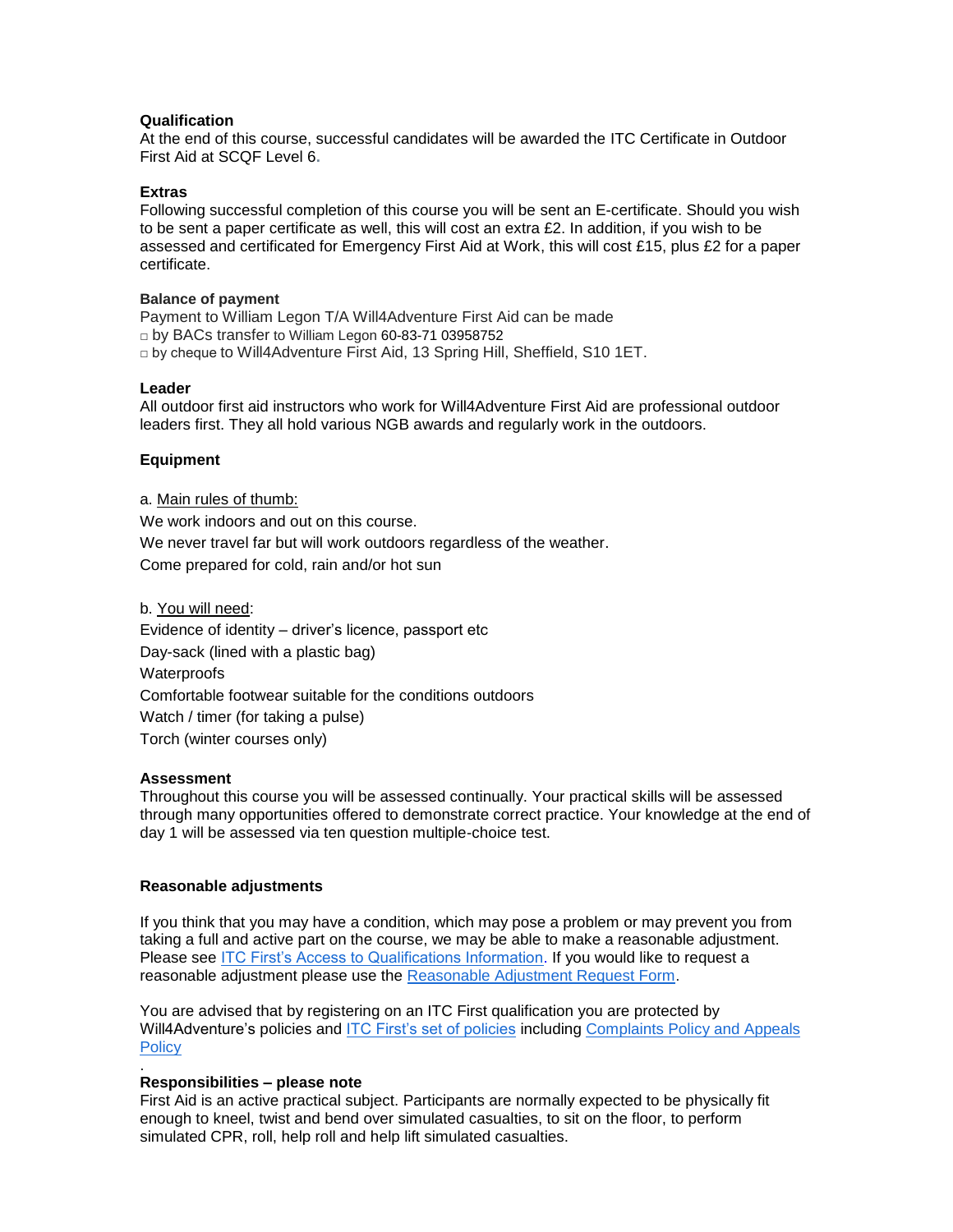

# Outdoor First Aid Nilla Adventure Outdoor First Aid<br>First Aid Details

Part of your course will occur out of doors, and you will be expected to be responsible for your own warm and waterproof clothing. For indoor sessions wear loose comfortable clothing, shorts or low cut tops might not be the best choice. Please do not wear lipstick as it makes the mannequins difficult to clean.

Please bring any possible medical problems to our attention before booking the course. Please supply us with any specific needs or particular requirements e.g. diet requirements for residential courses.

## **Data**

Before this course we ask that you register your details with ITC First (our awarding organisation) in order to satisfy the rigour of the assessment criteria. ITC hold onto this data securely for a minimum of three years for the duration that the award is valid.

Following the course you will be emailed just once by Will Legon from Will4Adventure to offer you extra reading and resources. ITC will initially email you to offer you the opportunity to give feedback on the course directly, (bypassing the trainers). In addition you will be emailed once again at around 33 months after the course to remind you that your first aid certificate will shortly expire.

Your data will not be shared with any third party and nor will your details ever be added to any mailing list.

## **Contact**

Please feel free to contact Will Legon from Will4Adventure First Aid about any aspect of this by emailing [will@will4adventurefirstaid.com.](mailto:will@will4adventurefirstaid.com)

## **Sheffield**

Unless you live here, you probably won't realize how great this city is. So here are a few things to consider on your stay (in the evening) …

Climb – at Awesome Walls (where the course is held) or outdoors in the Peak District about 20 minutes drive away.

Walk – head out for some fresh air. Check out the [Rivelin Valley](https://www.google.com/maps/place/Rivelin+Valley+Conservation+Group/@53.3814602,-1.5658528,17z/data=!3m1!4b1!4m5!3m4!1s0x487978b9959c246b:0xb3e7cb5d34cf2cdd!8m2!3d53.3814602!4d-1.5636588) or head to [Wyming Brook.](https://www.google.com/maps/place/Wyming+Brook+Nature+Reserve/@53.3693756,-1.5984624,17z/data=!3m1!4b1!4m5!3m4!1s0x48798024cc4556ed:0xdbc4811241858399!8m2!3d53.3693756!4d-1.5962684)

Bike – a couple of great MTB technical trails can be found in the Peak District at [Lady Canning's](https://www.google.com/maps/place/Lady+Canning)  [Plantation](https://www.google.com/maps/place/Lady+Canning) S11 7TU or maybe [one of these recommendations.](https://will4adventure.com/peak-district-mountain-biking-trails/) Or, much closer to Awesome Walls there is [Parkwood Springs MTB Trail](https://www.google.com/maps/place/Parkwood+Springs+Mountain+Bike+Trail/@53.3917918,-1.4906822,15z/data=!4m12!1m6!3m5!1s0x0:0xb62750b46eeb9e2f!2sLady+Canning) S3 9AA. For the riders looking for some more technical trails to put you through your paces, head to [Grenoside Woods](https://www.ridesheffield.org.uk/project/greno/) (berms, drop-offs, jumps).

## Drink ale

[The Sheffield Tap](http://www.sheffieldtap.com/) – fantastic real ale pub sharing the same site as Sheffield railway station in town.

If you're staying at the Russell Scott Hostel – try [the Blake Hotel](http://www.realale.co.uk/real-ale-pub-reviews/the-blake-hotel-sheffield/) (S6 3JQ) or the [Closed Shop](http://www.theclosedshopsheffield.co.uk/) (S10 1GF) for great beer. The Closed Shop is also good for food.

## **Local accommodation**

**Fox Hagg Farm [campsite](https://www.foxhaggfarm.com/)**, Lodge Lane, Rivelin, S6 5SN, 0114 230 5589 May only take caravans and campervans – but tent dwellers should ask.

**[Halifax](http://www.halifaxhall.co.uk/) Hall**, Endcliffe Vale Road, S10 3ER 0114 222 8810, stay@halifaxhall.co.uk